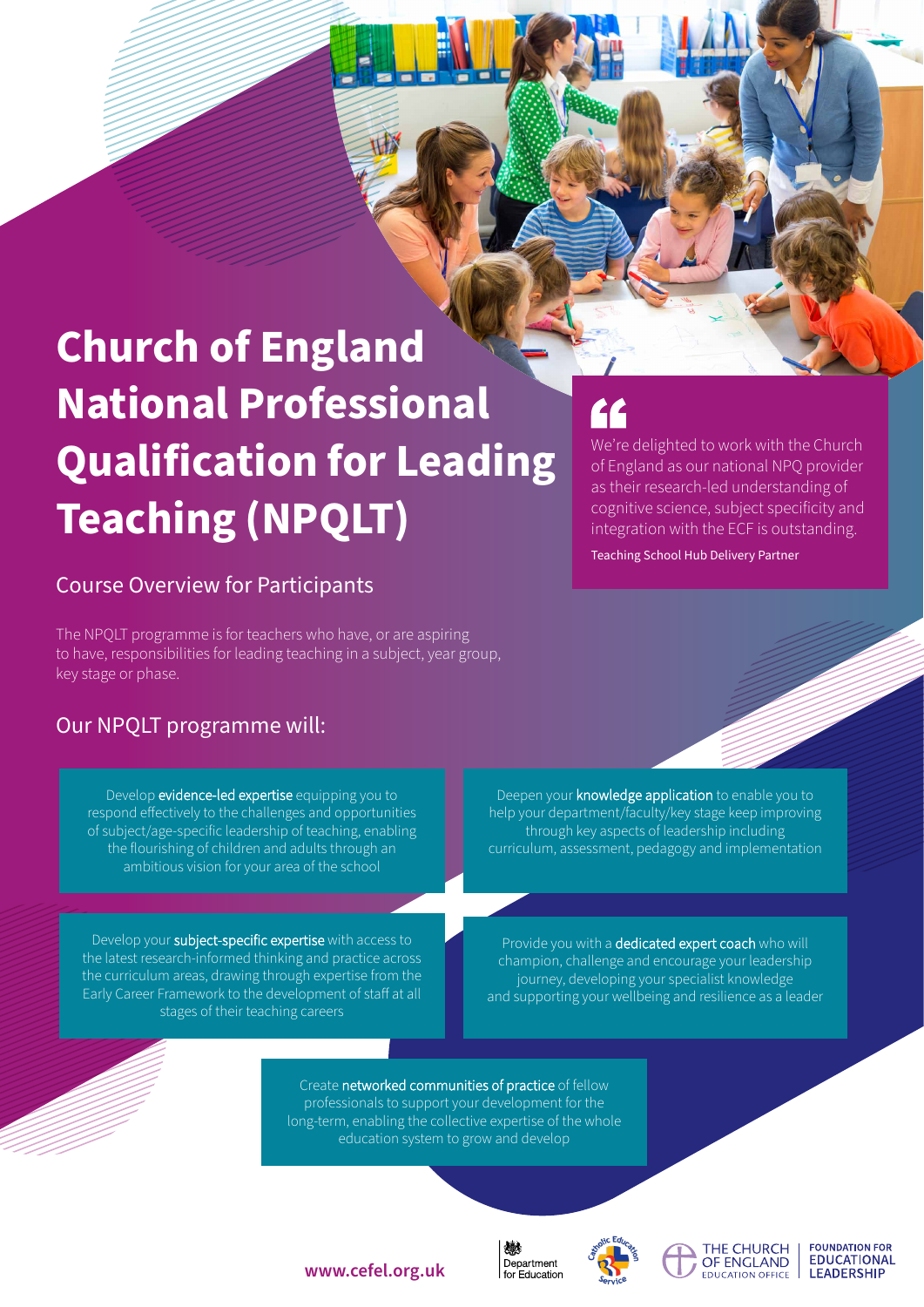

# Your Learning Experience

The Church of England NPQLT programme is designed to develop you as a leader in 3 key aspects, which we define as **CALLED**, **CONNECTED** and **COMMITTED**.

Drawing on these aspects of leadership, your learning experience with the Church of England will be defined by 6 interacting principles upon which we have built the entire programme.



### **#1 Teacher excellence at the heart of Leadership**

Be inspired to place the art and craft of teaching at the heart of your vision for school leadership and secure the best outcomes for children through building a culture of teacher excellence and effective classroom practice.



You set the culture and define it by your expectations, actions and decision-making, enabling your teams to secure the very best outcomes for every child. Putting your vision into practice is complex, but each unit will help you to bring this vision alive.



### **CALLED:**

Defining self-identity and ambitious school vision for flourishing children and adults



**#3 Creating and sustaining Communities of Practice** We flourish together not alone. Your training will embed you in vibrant professional networks, ensuring that your wisdom and wellbeing are strengthened by the community.



### **#6 Social Justice and Serving the Common Good**



### **COMMITTED:**

**#5 Effective Role-Specific Application of Knowledge**

Developing together



### **#4 An Expert Coach for Every Leader**

Your expert coach will guide you through a significant proportion of the programme, enhancing your understanding of the research and supporting your practice of new skills.







### **FOUNDATION FOR EDUCATIONAL LEADERSHIP**

### **www.cefel.org.uk**



**CONNECTED:**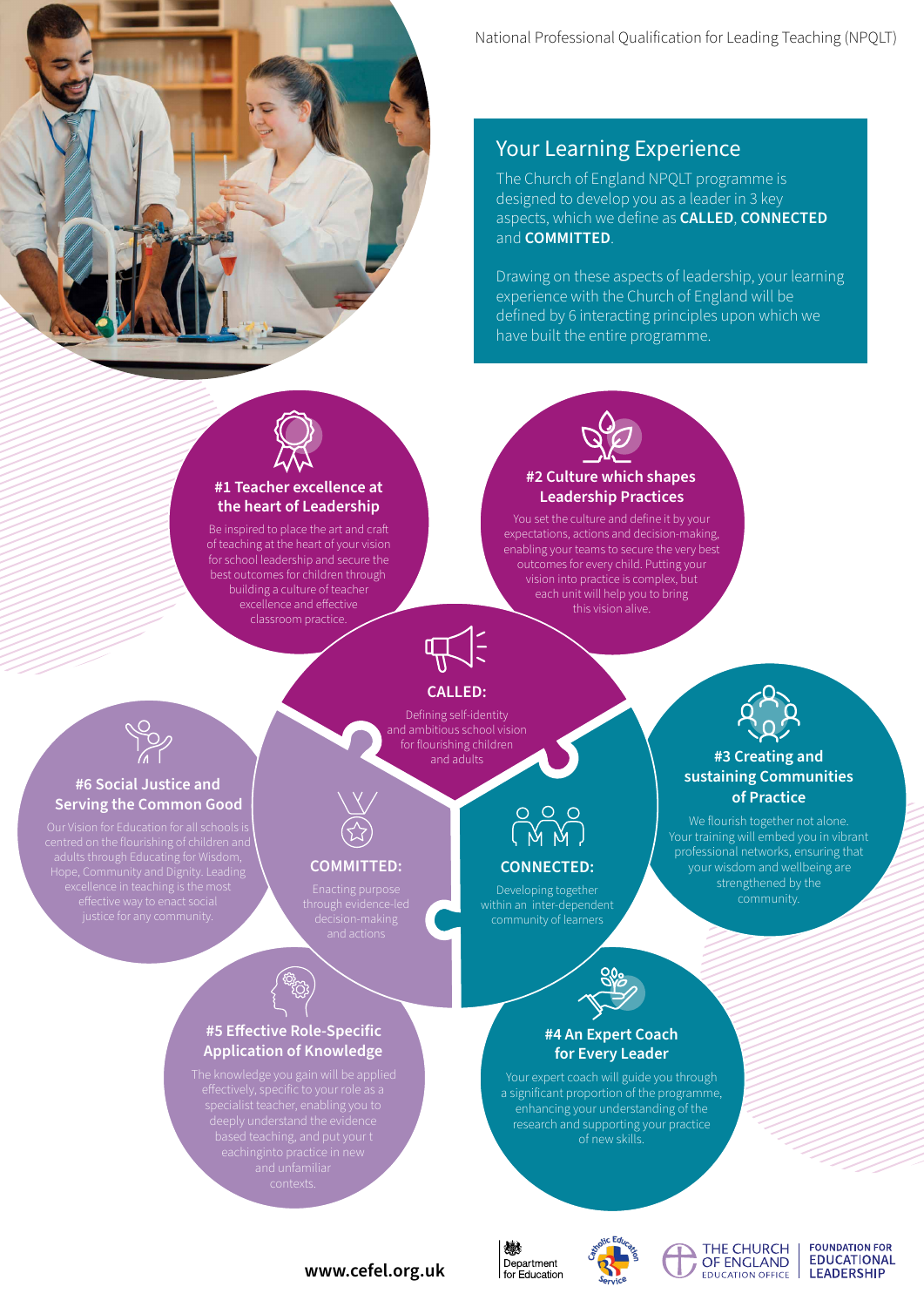# Your Learning Journey

Programme delivery is based on a 4-stage learning cycle which offers a rich blend of online, asynchronous and face-to-face learning experiences.

The NPQLT programme includes **4 teaching cycles.** Each of these cycles include **4 stages,** as shown in the diagram below:



Each teaching cycle focuses on exploring a different unit of the NPQLT framework. The focus of each teaching cycle is as follows:



- **ACTIVATE** 12 hours online teaching at flexible times to suit your working patterns
- **TEACH** 20 hours asynchronous learning
- **PRACTICE** 8 hours small group expert coaching
- **APPLY** 4 x 0.5 days face to face learning in local training venues



燃

Department

for Education



**FOUNDATION FOR EDUCATIONAL LEADERSHIP** 

**www.cefel.org.uk**